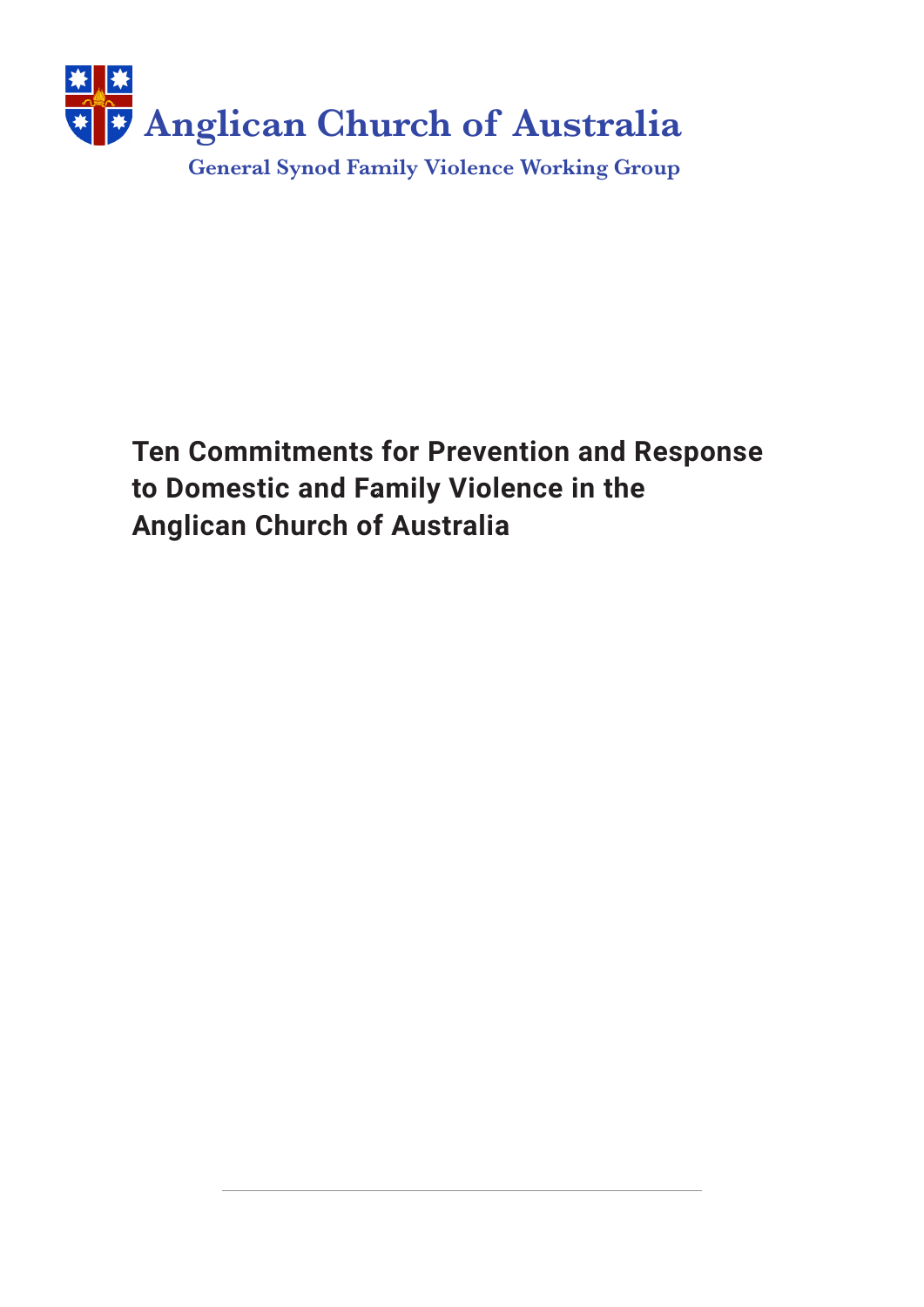This work was developed by the Family Violence Working Group established by the General Synod Standing Committee of the Anglican Church of Australia in response to a brief to develop a best practice model framework for responding well to situations involving family violence within our parishes and organisations.

The project was led by the Reverend Tracy Lauersen, with contributions from the Right Reverend Genieve Blackwell, Dr Karin Sowada, the Reverend Scott Holmes, the Reverend Canon Sandy Grant and Ms Ruth Holt.

Acknowledgement of Country:

The Anglican Church of Australia (ACA) acknowledges the Australian Aboriginal and Torres Strait Islander peoples of this nation. We acknowledge the traditional custodians of the lands on which our churches are located and where we conduct our business. We pay our respects to ancestors and Elders, past and present. ACA is committed to honouring Australian Aboriginal and Torres Strait Islander peoples' unique cultural and spiritual relationships to the land, waters and seas and their rich contribution to society.

Warning: This document references intimate partner violence (domestic abuse).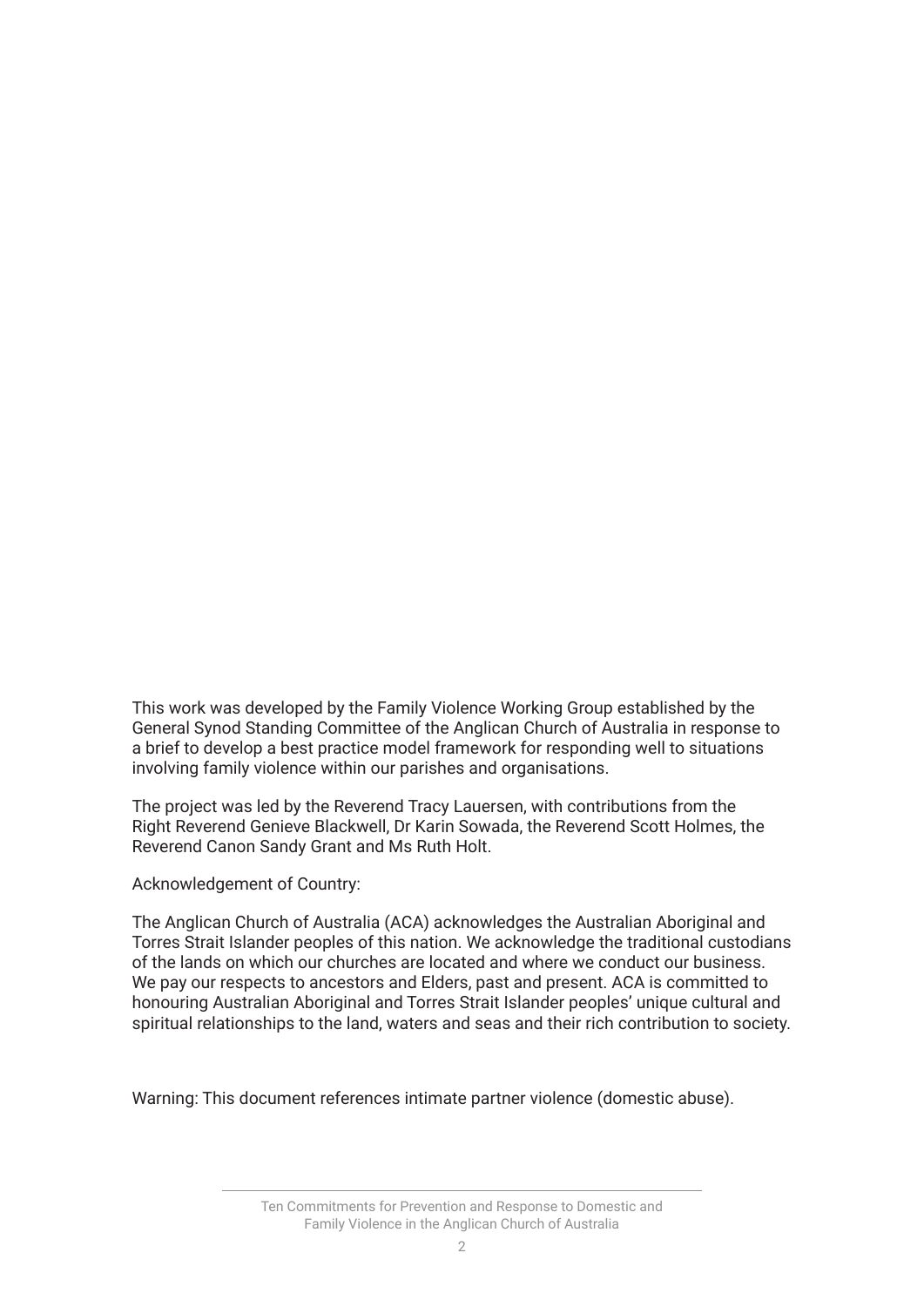### **Ten Commitments for Prevention and Response to Domestic and Family Violence in the Anglican Church of Australia.**

Violence in our communities is unacceptable, whether that violence occurs in the street, in our home, in our workplaces or in our churches, and whether it is perpetrated by men or women. Our Christian scriptures proclaim the equality of every human being and demand that our behaviour towards others is characterised by the behaviour of God towards us – of justice, love and mercy, compassion, patience and a mission to heal the sick and mend the broken hearted. The Anglican Church of Australia (ACA) wants to prevent and to help address the terrible injustice of domestic and family violence, responding with care and compassion towards those affected. These Commitments for the prevention of and response to domestic and family violence in the ACA are a tool to help resource and empower our Anglican provinces, dioceses and parish churches to bring about change and to continuously improve our preventative work.

These Ten Commitments for Australian Anglicans recognise the policy context of the Council of Australian Governments (COAG), National Plan to Reduce Violence Against Women and their Children 2010-2022 (Canberra, Australian Government, 2010) which is being implemented in four stages through the development of rolling three-year action plans. A key outcome has been the national Primary Prevention framework – Change the story: a shared framework for the primary prevention of violence against women and their children in Australia (Our Watch, Melbourne, Australia, 2015). It identifes faith-based contexts as one of eleven priority settings where social norms, attitudes and practices are formed and reinforced and so is a key context for primary prevention work.

Abuse of power is at the heart of many relationship problems in the community and the church. In essence, abuse is one person's misuse of power over another. This can occur as a one-off event or be a chronic pattern of behaviour. Research has found that women are far more often the victims of abuse than men. Abuse is not just about being physically violent. Abuse can include emotional abuse, threatening, coercive or controlling behaviour, physical or sexual abuse, and also spiritual abuse. Research by the Australian Bureau of Statistics (Personal Safety Survey, 2016) found

1 in 2 women (53% or 5 million) and 1 in 4 men (25% or 2.2 million) had experienced sexual harassment during their lifetime.

1 in 4 women (23% or 2.2 million) and 1 in 6 men (16% or 1.4 million) experienced emotional abuse by a partner since the age of 15.

17% of women (1.6 million) and 6% of men (547,000) had experienced violence including physical and/or sexual violence by a partner since the age of 15

2 in 5 people (39% or 7.2 million) aged 18 years and over had experienced violence, including physical and/or sexual violence since the age of 15.

> Ten Commitments for Prevention and Response to Domestic and Family Violence in the Anglican Church of Australia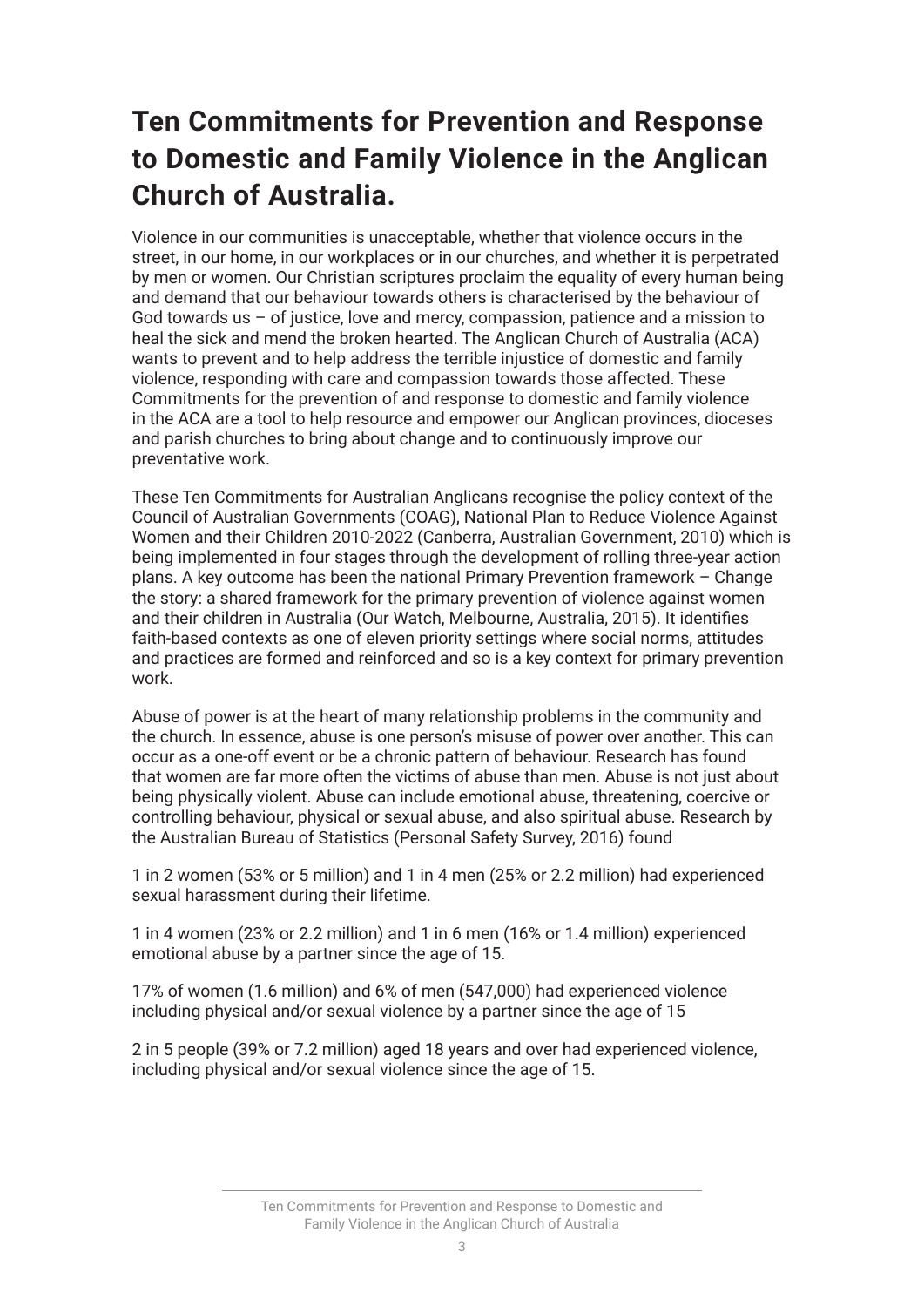Domestic and Family Violence doesn't just happen in other communities – it happens within the families and relationships of people of our churches. In the 2019 National Anglican Family Violence Research Project conducted by NCLS Research, when asked the direct question "Have you ever been in a violent relationship with any partner?" approximately 23% of Anglicans who had ever been in an adult intimate relationship said "yes". (This compared to 15% for the equivalent group of the general Australian public in the same study.)

The Ten Commitments outlined in this document provide us with a foundation to guide our work in making the church a place where women, men and children are safe; where violence is prevented, where the wounded are healed and justice prevails, so that God's grace can flow into the lives of all, insofar as we can achieve such outcomes.

The commitments focus on preventative actions in addition to training our ministers and improving care for those who have experienced abuse. In the long term, preventing abuse is better than only reacting once abuse has happened and people are suffering.

The commitments are drawn from research into best -practice models and discussion, having had input from our Dioceses, clergy, lay people and victim/survivors. They also draw on the fndings of the National Anglican Family Violence Research Project conducted by NCLS Research.

The Commitments outline our approach at a national, diocesan and local level.

This document provides:

- Statements and explanations of each commitment.
- ⚫ Strategies to enable each commitment.
- ⚫ Ideas and ways in which we can build on our strengths as a church and work together to achieve positive outcomes.

Note: A number of different terms are used to describe domestic and family violence. By domestic and family violence we mean any violent, threatening, coercive or controlling behaviour that occurs in current or past family, domestic or intimate relationships. This includes not only physical injury, but direct or indirect threats, sexual assault, emotional and psychological torment, spiritual abuse, economic control, damage to property, social isolation, and any behaviour which causes a person to live in fear. Some practitioners prefer the word 'abuse', however we have chosen to use the term 'violence' to highlight the harm associated with each of these behaviours.

The Reverend Tracy Lauersen, Convenor (Gippsland, member of General Synod Standing Committee)

The Right Reverend Genieve Blackwell (Melbourne)

The Reverend Canon Sandy Grant (Sydney)

Reverend Scott Holmes (Brotherhood of St Laurence, Melbourne)

Ms Ruth Holt (Canberra Goulburn)

Dr Karin Sowada (Sydney, member of General Synod Standing Committee)

Ten Commitments for Prevention and Response to Domestic and Family Violence in the Anglican Church of Australia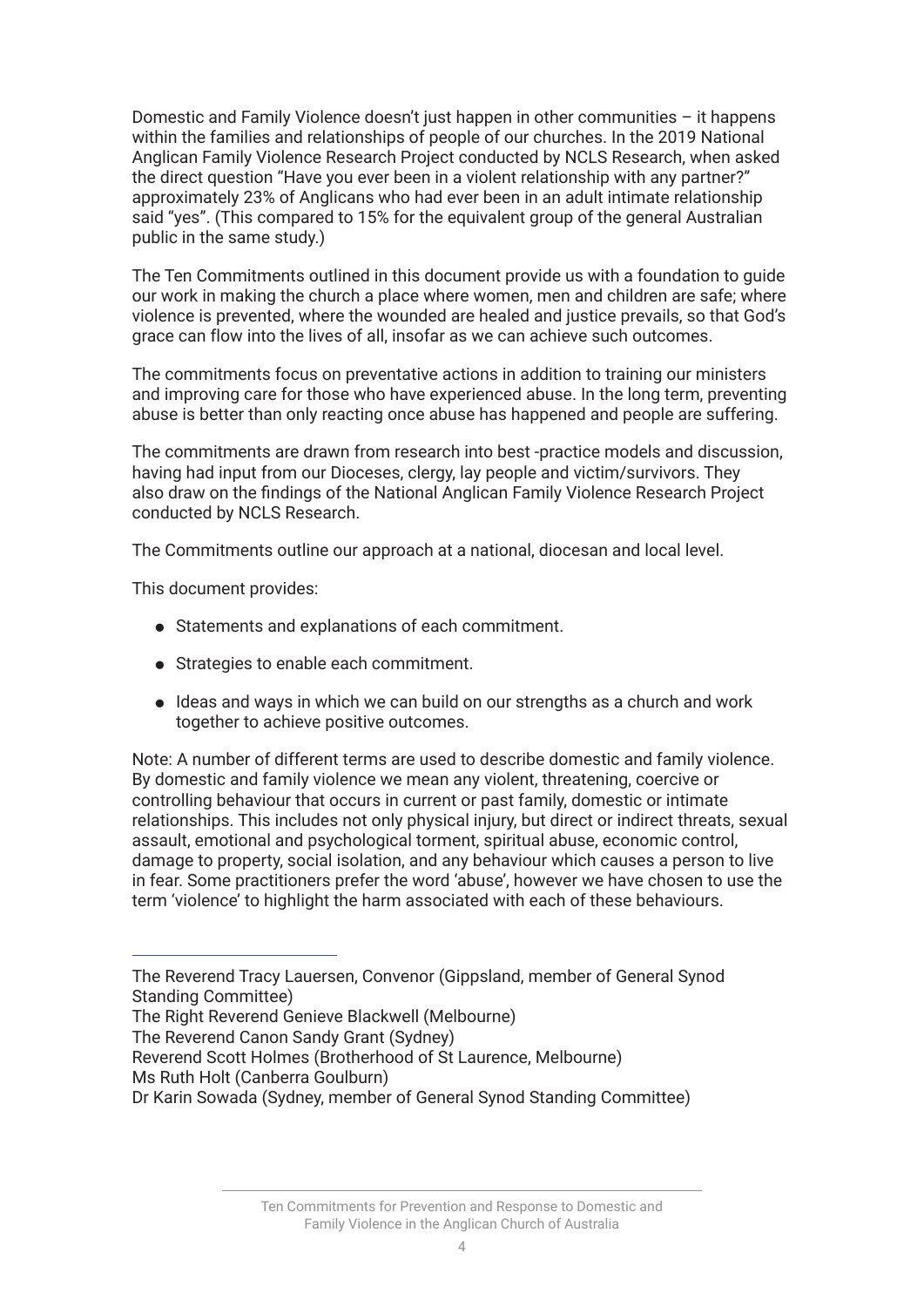### **10 COMMITMENTS FOR PREVENTING AND RESPONDING TO DOMESTIC AND FAMILY VIOLENCE**

| Our Church acknowledges and laments the violence which has been<br>suffered by some of our members and repents of the part we have<br>played in allowing an environment where violence went unaddressed. |
|----------------------------------------------------------------------------------------------------------------------------------------------------------------------------------------------------------|
| Our Church leaders commit to ensure conditions that support the<br>prevention of violence, a church culture that promotes equality, and<br>support for those who experience violence.                    |
| Our Church consistently teaches about equality, freedom<br>from violence, respectful relationships and the honour/value<br>of every person.                                                              |
| Our Church affirms that human relationships are to be based<br>on respect and mutuality.                                                                                                                 |
| Our Church acknowledges the different experiences of all people and<br>that these have played a part in whether they have been treated with<br>respect and equality.                                     |
| Our Church actions are directed by the gospel of love, peace and<br>justice, and are informed and engaged with local, state and national<br>government initiatives as appropriate.                       |
| Our church supports cultural change in our communities<br>by communicating effectively to our members.                                                                                                   |
| Our Church trains our leaders, pastoral staff and parish councils<br>to understand and be equipped to respond in ways that prevent<br>and address domestic and family violence.                          |
| Our leaders and pastoral staff hold themselves to account<br>and are guided by the Anglican Church's Code of Conduct:<br><b>Faithfulness in Service.</b>                                                 |
| These commitments are regularly reviewed and improved.                                                                                                                                                   |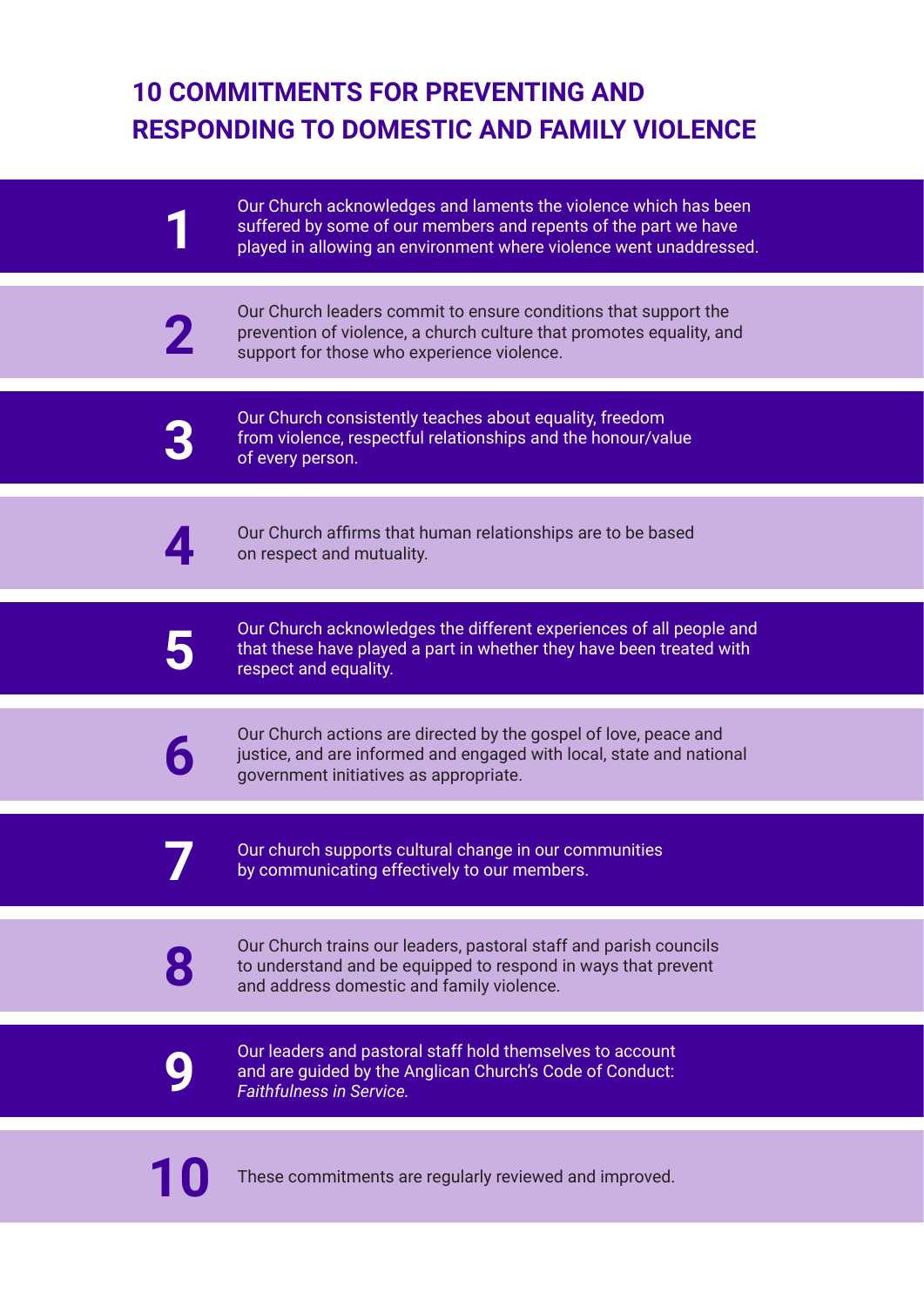### Our Church acknowledges and laments the violence which has been suffered by some of our members and repents of the part we have played in allowing an environment where violence went unaddressed. **which has been sufered by some of our members and repents of the part we have played in allowing an environment where violence went unaddressed.**

*If we claim to be without sin, we deceive ourselves and the truth is not in us. If we confess our sins, he is faithful and just and will forgive us our sins and purify us from all unrighteousness. (1 John 1:9)1*

The Anglican Church of Australia grieves with victims and survivors of domestic and family violence, and prays for their healing and recovery.

We confess with deep shame that domestic and family violence has occurred among those who attend our churches, and even among some in leadership.

We give thanks for those women and men, clergy and lay people, who have faithfully supported, cared for and protected people affected by domestic and family violence in our churches and communities. However, we apologise for those times our teaching and pastoral care has failed adequately to support such people or to call perpetrators to account.*<sup>2</sup>*

Domestic and Family Violence can affect both men and women, but we know that women are far more likely to experience violence and also to suffer more consequences from that violence and our research bears this out. Many times as a church we have let people down, especially women and children.

We recognise that sin and gender inequality lie at the heart of domestic & family violence. Violent behaviour grows from attitudes and other behaviours which abuse a person's power and exercise control over another. We affrm the life-giving words of Holy Scripture, but we also recognise that some Scripture has been used to justify unacceptable behaviours and to disempower victims from escaping violent relationships. We lament this.

#### **Strategies that will enable this commitment:**

- 1.1 We start with lament so that we face honestly the problem of violence in our church. As our whole church responds, with members and leaders working together, we start the long work of change.
- 1.2 Our church develops a long-term strategy with action-plans to address domestic and family violence in the Anglican Church of Australia.
- 1.3 Our church commits to work at a number of levels to prevent and address violence:
	- 1.3.1 Primary prevention addressing underlying causes in our whole church and seeking to prevent violence before it occurs by changing attitudes, behaviours and culture and building knowledge and skills (see Commitment 2).

Ten Commitments for Prevention and Response to Domestic and Family Violence in the Anglican Church of Australia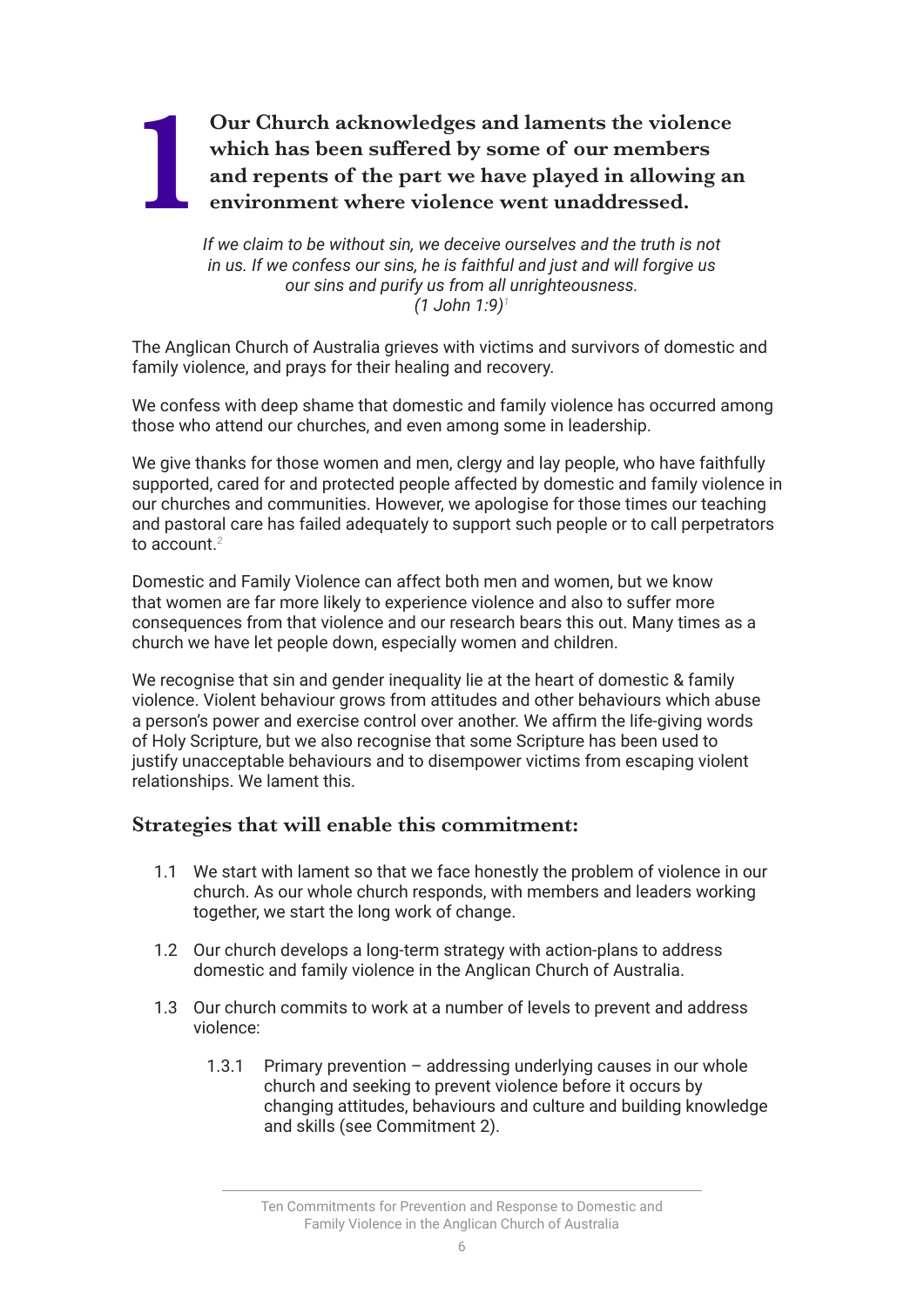- 1.3.2 Early intervention seeking to support the victims of violence within our church as early as possible with pastoral care and referral to professional agencies such as domestic and family violence services.
- 1.3.3 Responding to those experiencing violence with care and respect, aiding them to safety.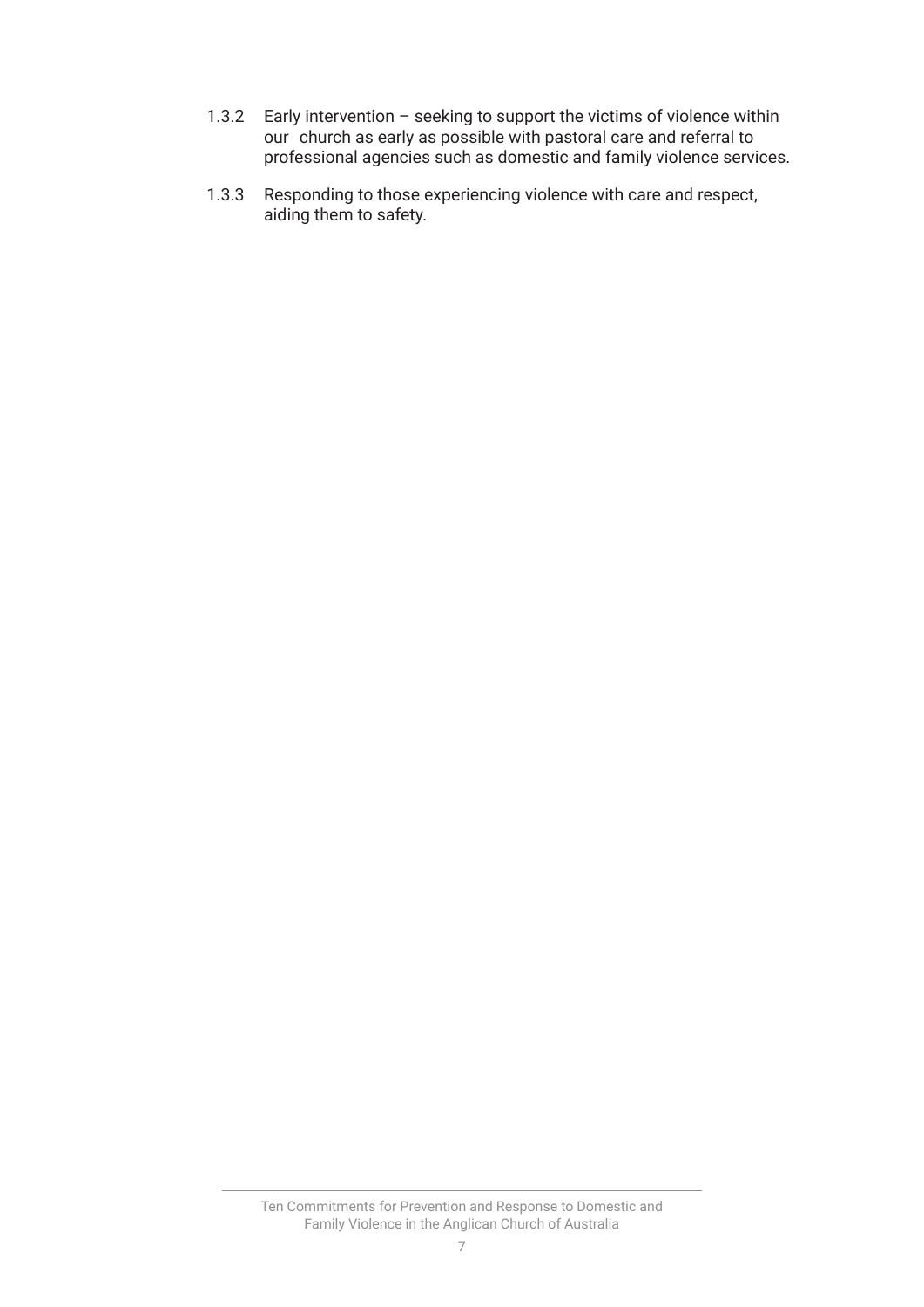### Our Church leaders commit to ensure conditions that<br>support the prevention of violence, a church culture the<br>promotes equality, and support for those who experies<br>violence. **support the prevention of violence, a church culture that promotes equality, and support for those who experience violence.**

*Let your kingdom come. Let your will be done on earth as it is done in heaven. (Matthew 6:10) 3*

Rates of violence are higher when institutions promote, condone or remain silent in the face of violence, and the misuse of power and authority.<sup>4</sup> Our national, provincial, diocesan and parish leaders have a key role in setting up the conditions that will support the prevention of violence, a church culture that promotes equality, and support for those who experience violence. By working on our parish and diocesan conditions and structures and by working to change our culture and provide the right support, our church communities can flourish as God intended with respect to gender and family relationships. Our leaders must promote the equality of women and men, and respect and safety for all in the church. In order for this commitment to be true of our church, we need strategies that stop violence before it occurs, through initiatives that challenge the root causes of violence. This includes our attitudes and behaviours as women and men in the church. These strategies will involve working with everyone in our church, rather than just those at risk of being violent or experiencing violence. We will also need initiatives that can identify and engage with people at risk, support victims and work in ways to ensure that perpetrators are held to account.

### **Strategies that will enable this commitment:**

- 2.1 Long-term strategies and ongoing action plans are developed to progress this work, to seek external funding, to work with external peak bodies, engage key stakeholders, to enable collaboration and produce resources such as training, guidelines, policy templates and tools for provinces, dioceses, parishes and church agencies.
- 2.2 Parishes and other church agencies utilise the appropriate resources to guide their response to family and domestic violence.
- 2.3 As a primary prevention strategy, General Synod, our provinces, dioceses, agencies and parishes make commitments and implement priority actions to work towards the equality of women, men, our Aboriginal and Torres Strait Islander brothers and sisters and those who are culturally and linguistically diverse in our church.*<sup>5</sup>*
- 2.4 Our leaders consistently promote the rejection of any form of violence or harassment, whether that takes place in our churches or the lives of our members.
- 2.5 The public statements of our church and external communications reflect our commitment to equality, to prevention and to justice and support for victims/ survivors of domestic and family violence.

Ten Commitments for Prevention and Response to Domestic and Family Violence in the Anglican Church of Australia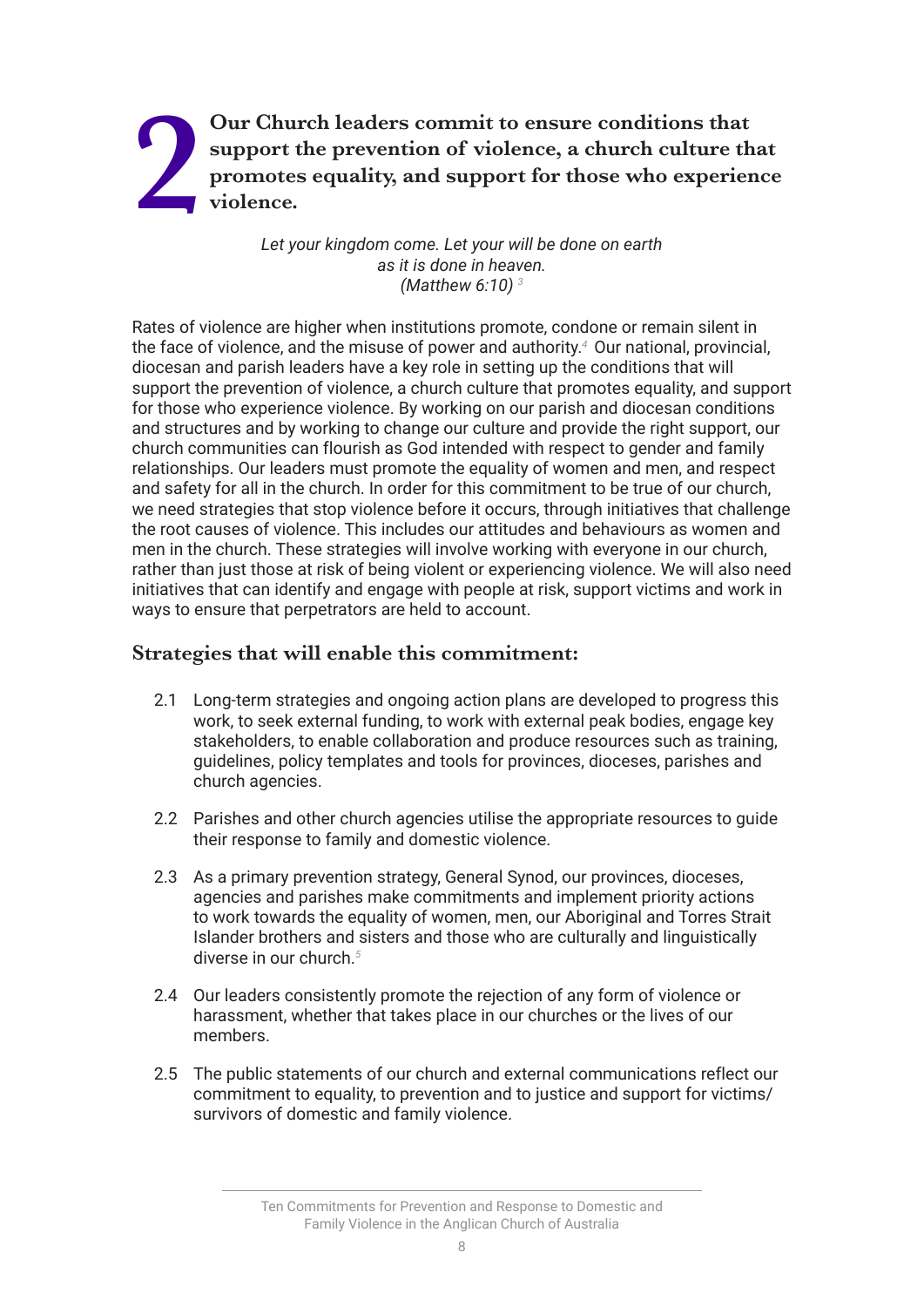- 2.6 Dioceses, parishes and agencies give consideration to practical ways that victims/survivors can be supported.
- 2.7 The General Synod and its Dioceses regularly review, evaluate and improve policies and procedures for preventing and responding to domestic and family violence.

- ⚫ Provinces and dioceses can establish working groups to drive change.
- 3.1 million Australians identify as Anglicans. What a force for good we can be, bringing about a better world for all as we meet to study, fellowship, worship, pray and bring up our families together.
- Dioceses with more resources can share with others that have less.
- ⚫ Our existing synods, Bishops conferences and local parish gatherings can be a vehicle to promote change.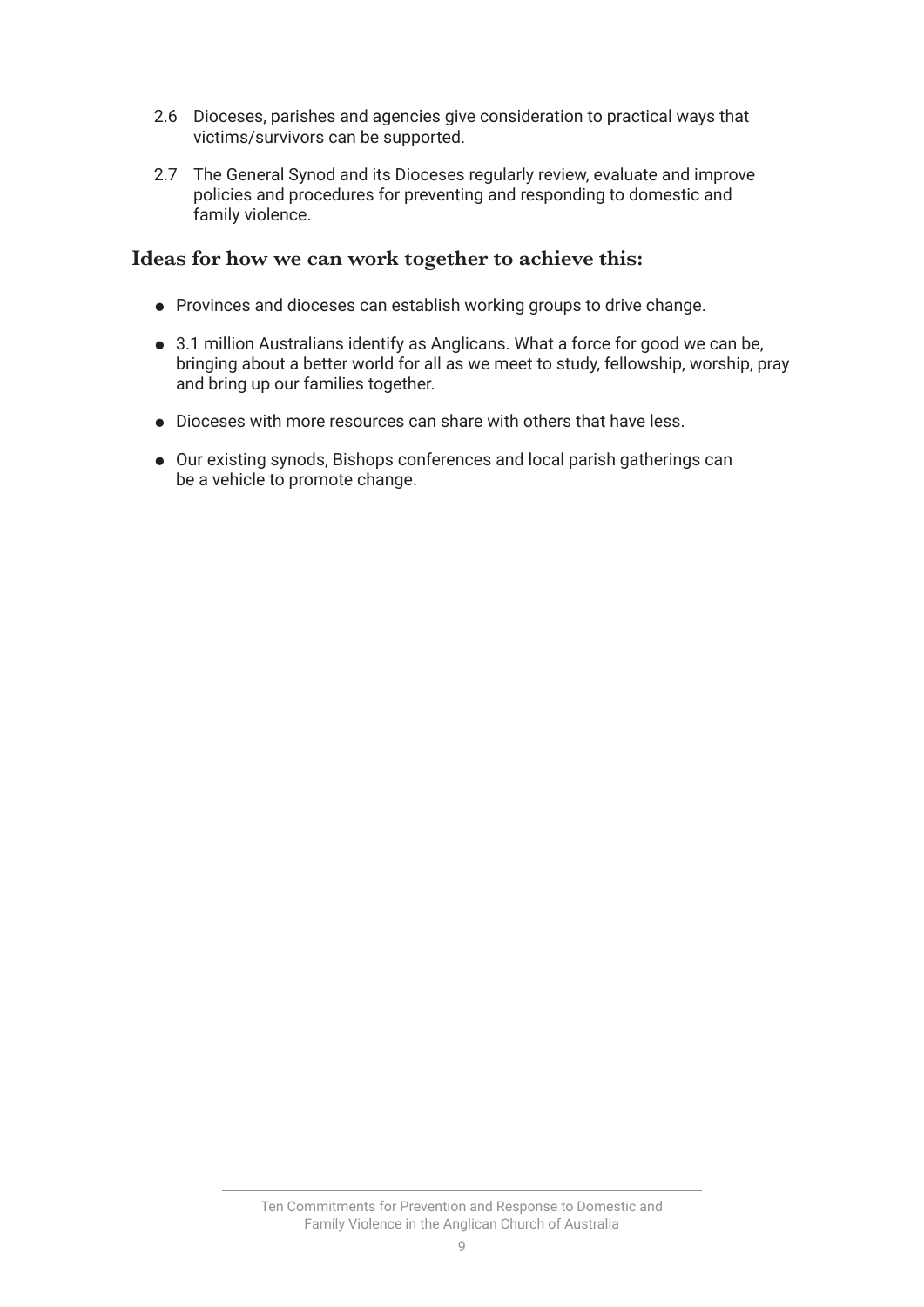## **3 Our Church consistently teaches about equality, freedom<br>from violence, respectful relationships and the value of<br>every person.**<br>You are all God's children through faith in Christ Jesus. All of you who<br>were haptised into **from violence, respectful relationships and the value of every person.**

*You are all God's children through faith in Christ Jesus. All of you who were baptised into Christ have clothed yourselves with Christ. There is neither Jew nor Greek; there is neither slave nor free; nor is there male and female, for you are all one in Christ Jesus. (Galatians 3:26-28) 6*

As Christians, we believe all people are created in the image of God. All are precious, all are equally loved, and all should have the opportunity to thrive according to their God-given potential. We communicate what we believe in words and actions. This commitment addresses primarily the former: how we teach the Bible and worship together. The Bible is the foundation of our Christian teaching to all ages and stages, and our Prayer Book, hymns and songs are the foundation of our liturgical life. Each provide good resources for preventing and responding to domestic and family violence. Care is needed in the use of the Bible, in order to prevent its misuse and distortion.

### **Strategies that will enable this commitment:**

- 3.1 We (all those who teach all ages and stages in our churches) clearly teach and model:
	- ⚫ that all human beings, both female and male are created equal in the image of God and are precious to God. Therefore the value and dignity of every individual should be upheld by all.
	- ⚫ that domestic and family violence is wrong and that the Bible should never be interpreted to justify or excuse any form of abuse.
	- healthy relationships between all people, as exemplified by Jesus Christ.
- 3.2 We acknowledge that the words of Holy Scripture can be misunderstood and has been distorted to justify domestic and family violence. We work actively to guard against and prevent such distortions.
- 3.3 When we address matters such as marriage and family life, we consider how to care for any victims or survivors of domestic and family violence who may be present.
- 3.4 We encourage all people equally in the church and support them to exercise the gifts God has given them.
- 3.5 Youth and children's ministries address the issue of respectful relationships between the genders in regard to romantic, marital, friendship, collegiate and other relationships.
- 3.6 We discourage gender stereotypes, and the use of aggression or other forms of coercion to solve problems.

Ten Commitments for Prevention and Response to Domestic and Family Violence in the Anglican Church of Australia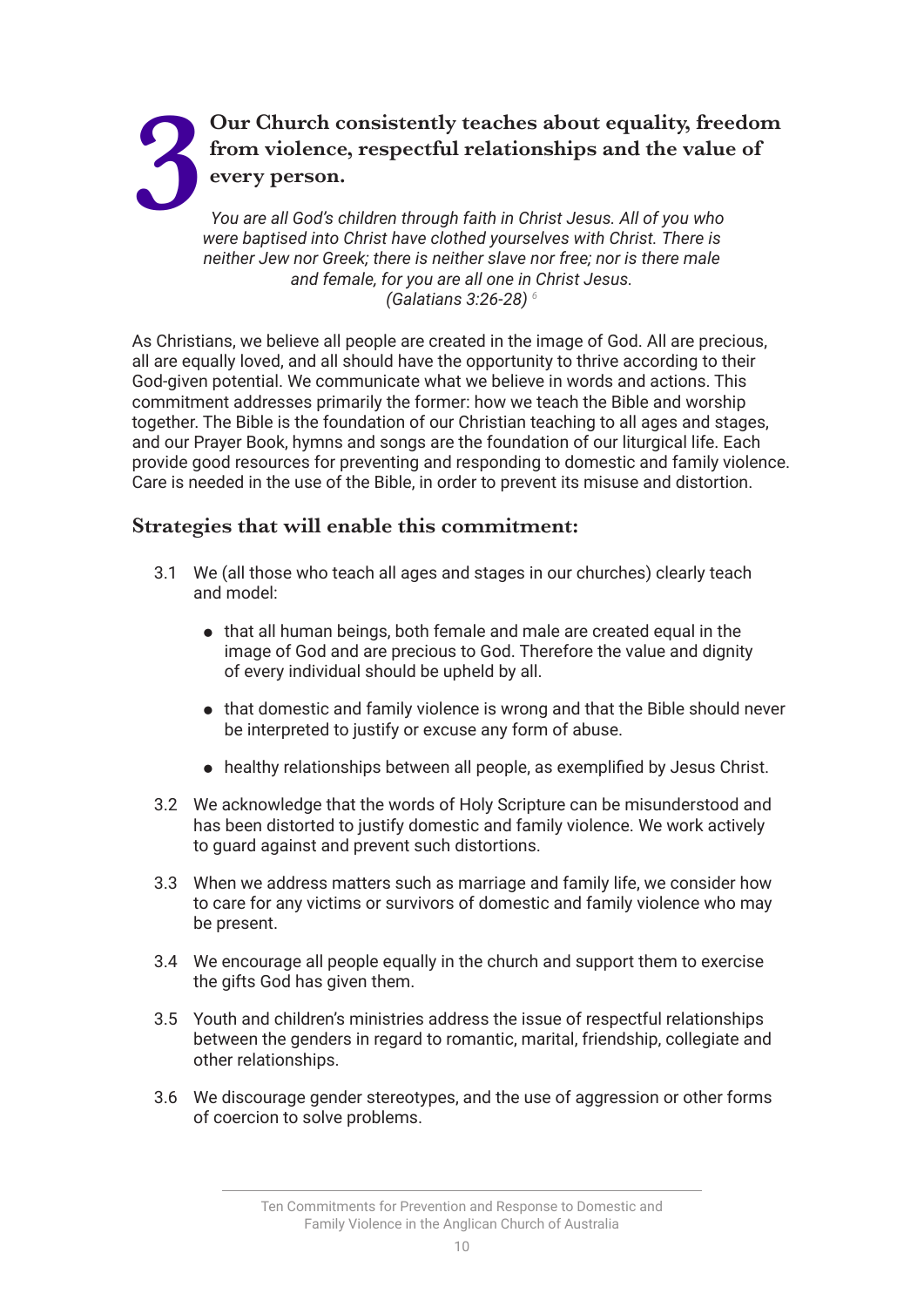- 3.7 Youth and children's ministries address the diffculties raised by the widespread and early use of pornography.
- 3.8 Churches address and teach on the effects and impact of adult use pornography, and the negative attitudes towards women that this habituates.

- ⚫ Sermons, Bible studies, Sunday School curriculum, prayers, church publications and ministry training activities can all affrm human dignity and equality, address abuse, and validate the trauma of domestic and family violence.
- ⚫ It's not just the content of what we teach, but gender inclusive language, illustrations and examples about women as well as men, and scholarly and other quotes from both women and men are powerful too.
- ⚫ Women and men being equally visible in the worship, ministry and mission of the church.
- Lent, victim/survivor themed services, white ribbon days or 16 days of action against domestic violence can be utilised by all in our church.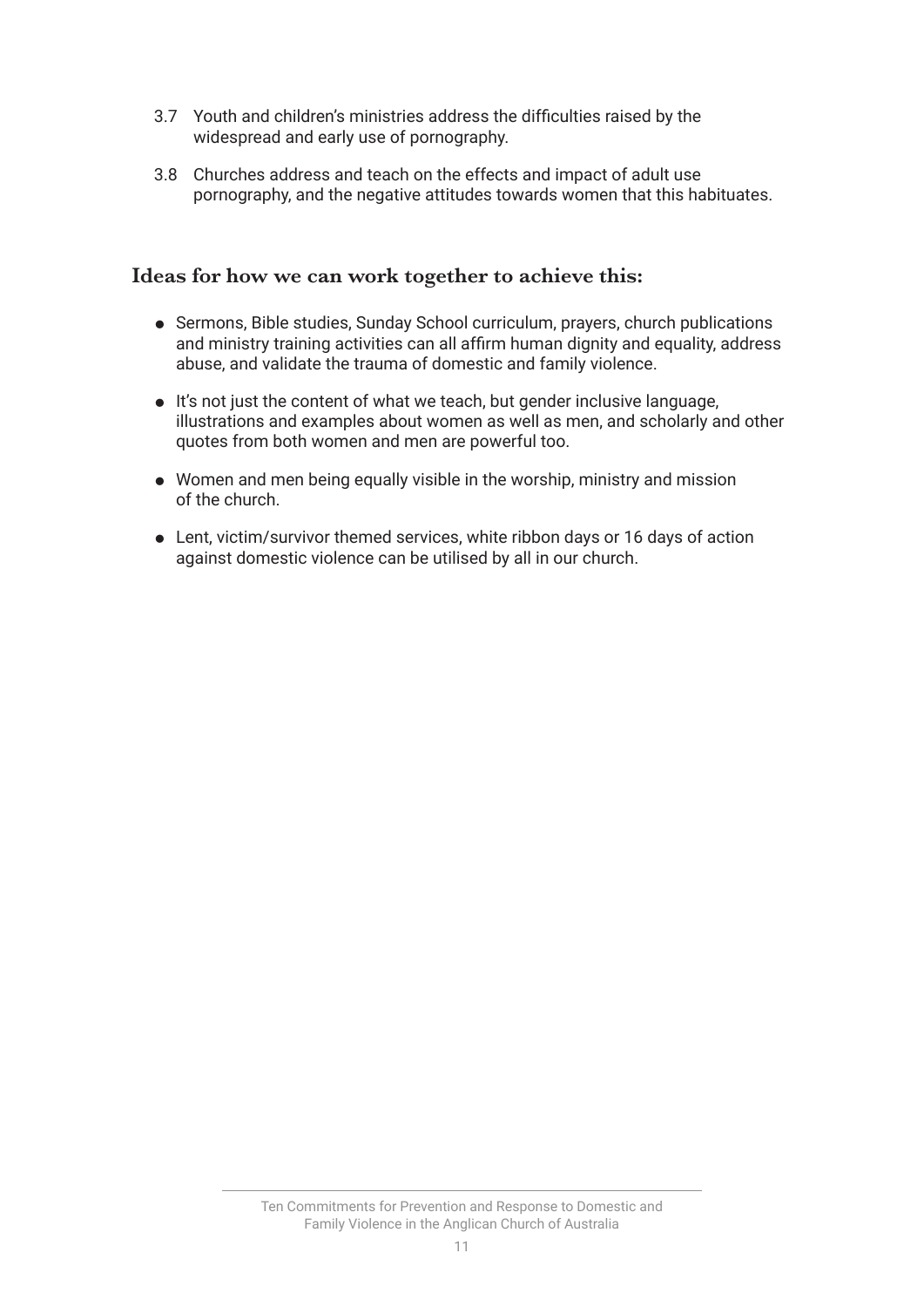# **4 Our Church afrms that human relationships are to be based on respect and mutuality.**

*The second is this, 'You shall love your neighbor as yourself.' There is no other commandment greater than these. (Mark 12:31) <sup>7</sup>*

As Christians, we believe that human relationships and especially marriage, are modelled on God's commitment to us - a commitment which is characterised by respect, mutuality and grace. Marriage is a precious gift from God: a covenant partnership in which women and men can experience loving intimacy in the safety of a faithful, committed relationship. It is God's gift for their mutual beneft and the outworking together of God's purposes. In everything we do and teach, we uphold and support relationships of respect and mutuality in our teaching of Holy Scripture, liturgies, marriage preparation and education, and pastoral care.

### **Strategies that will enable this commitment:**

- 4.1 Clergy and other pastoral staff clearly teach and that loving and healthy relationships that reflect God's intentions are characterised by mutual service of the other, mutual respect and affrmation, partnership, honesty and accountability, trust and fairness. They also clearly teach that violence, abuse and any coercive or threatening behaviour, is contrary to God's will and that it is not a sin to leave a violent or otherwise abusive partner.
- 4.2 Clergy and other pastoral staff ensure that marriage preparation, enrichment and educational material about relationships display awareness of power and control issues.
- 4.3 Clergy and other pastoral staff provide appropriate support and information to those in relationships characterised by unhealthy power and control issues, acknowledging that abuse can and does occur in Christian marriages. They appropriately refer those they are supporting to professional counselling and other services.

- Parish Councils can make statements that affirm these godly relational commitments in their mission action plans, parish profle or on their church's website.
- A lot more of how we think and behave is caught rather than taught, so every time married clergy live out these life-giving relational principles, others beneft.
- ⚫ Marriage education material and pastoral care practices, wedding sermons, Sunday sermons and prayers can guard against biblical texts or theological teaching being used to promote, excuse or justify attitudes or behaviours in marriage that are physically, emotionally, spiritually or otherwise harmful towards one partner or require a person to accept or remain in a relationship with a violent or abusive partner.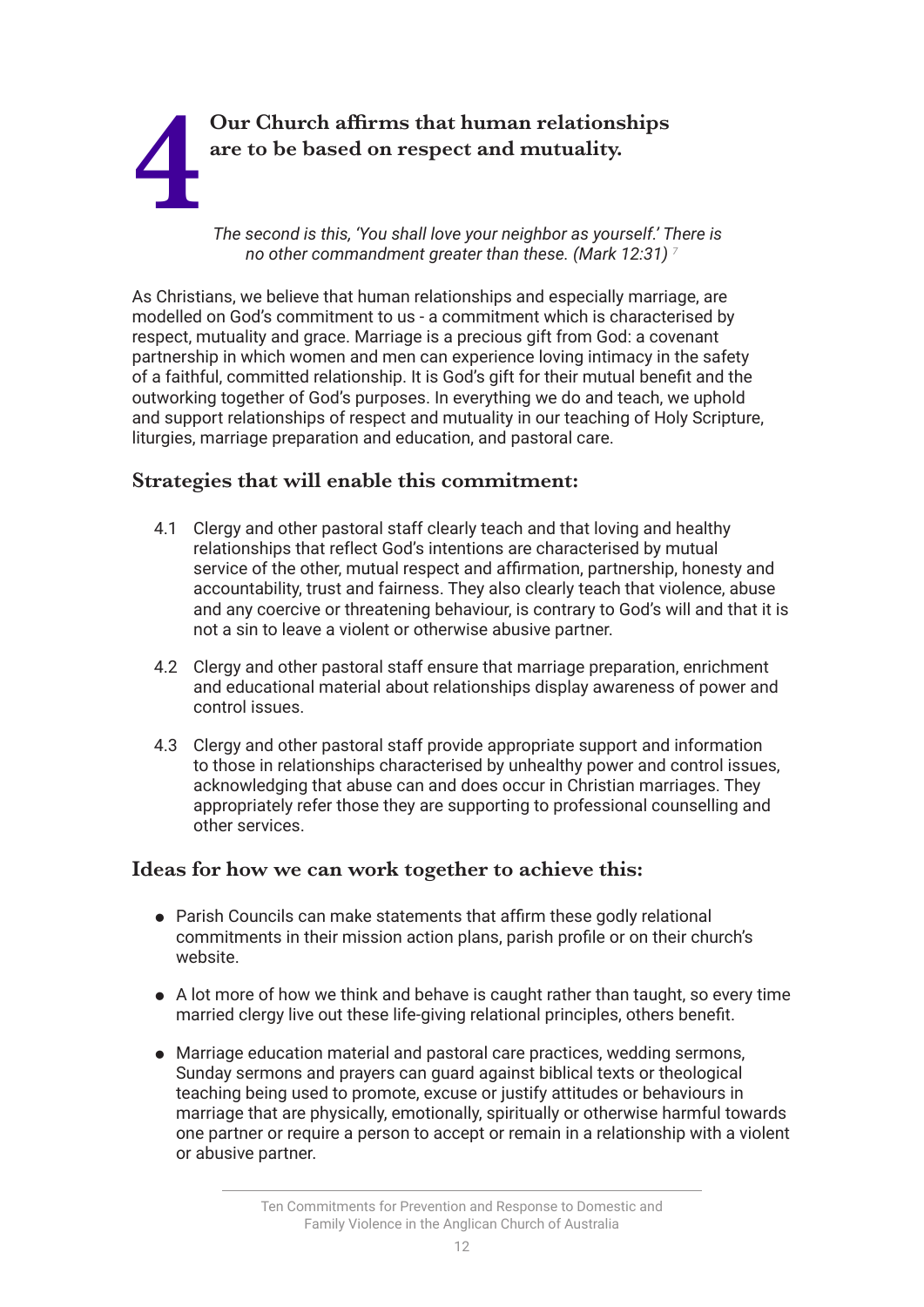- ⚫ Clergy and other pastoral care staff can demonstrate an understanding of power and control dynamics; e.g. by attending to "Prepare-Enrich" questionnaire responses that indicate issues related to "partner dominance" or anger.
- ⚫ Clergy and other pastoral staff can support people who are experiencing domestic and family violence in their decision-making to stay or leave, and refer to appropriate professional services for specialist support.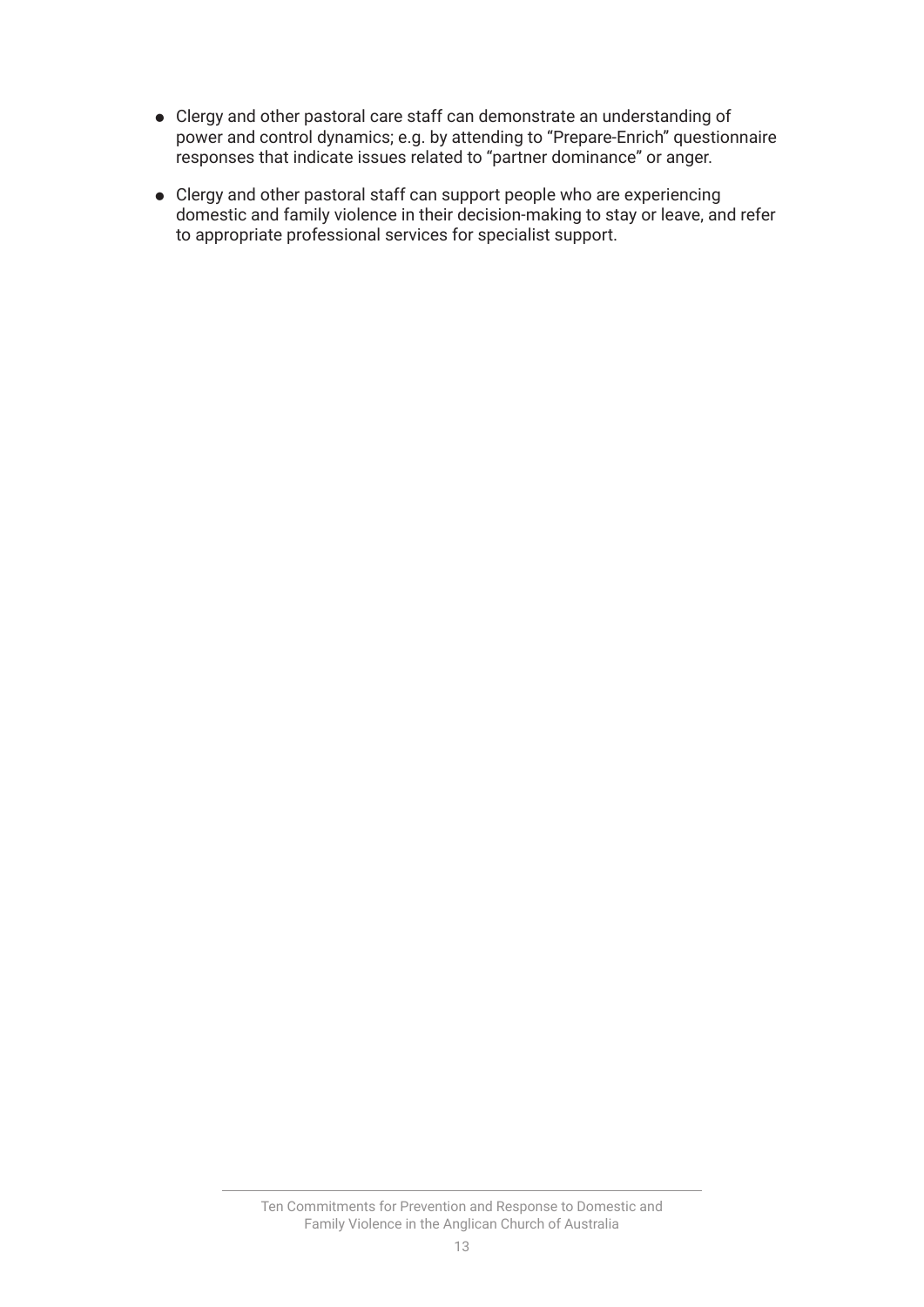## **5 Our Church acknowledges the different experiences of all people and that these have played a part in whether they have been treated with respect and equality.<br>
<b>6** Gender, race, class, age, colour, ability- all can be c **people and that these have played a part in whether they have been treated with respect and equality.**

*Gender, race, class, age, colour, ability- all can be categories of discrimination.*

The world is not a level playing feld and a host of factors can combine to influence whether a person does or doesn't experience respect and equality. Gender, race, age, class, socioeconomic status, physical or mental ability, gender or sexual identity, religion, or ethnicity all play a role in how we are treated. This concept is called intersectionality and is defned as "the complex, cumulative manner in which the effects of different forms of discrimination combine, overlap, or intersect" *<sup>8</sup>* . Not all people experience family and domestic violence, either as victims or as perpetrators, in the same ways or to the same extent. People who experience other forms of discrimination – such as racism, ableism, homophobia – are likely to have more complex experiences of domestic and family violence and to be targeted more frequently. Our church acknowledges the complex landscape in which we will work together to overcome victimisation.

### **Strategies that will enable this commitment:**

- 5.1 The church familiarises itself with evidence on the differing ways that domestic and family violence impacts different people, and ensures that its policies do not take a 'one size fts all' approach.
- 5.2 Parish councils and other church agencies identify and develop relationships with local service providers working with particular groups of people, such as disability services, Aboriginal and Torres Strait Islander services, and migrant and refugee services.

- ⚫ The Anglican Church of Australia is a diverse and multi-cultural church, so as we celebrate our diversity and overcome discrimination we can advocate for change and influence our broader communities too. As we heal, our communities also heal.
- ⚫ Areas of our national church can tailor actions undertaken to prevent and respond to domestic and family violence to work well with different people.
- ⚫ We can listen and work with our diverse sisters and brothers, for example our Aboriginal and Torres Strait Islander, migrant and disabled members.
- ⚫ Parish councils and other church agencies can invite representatives of diverse communities to help them to understand their experiences of inequality and/or violence.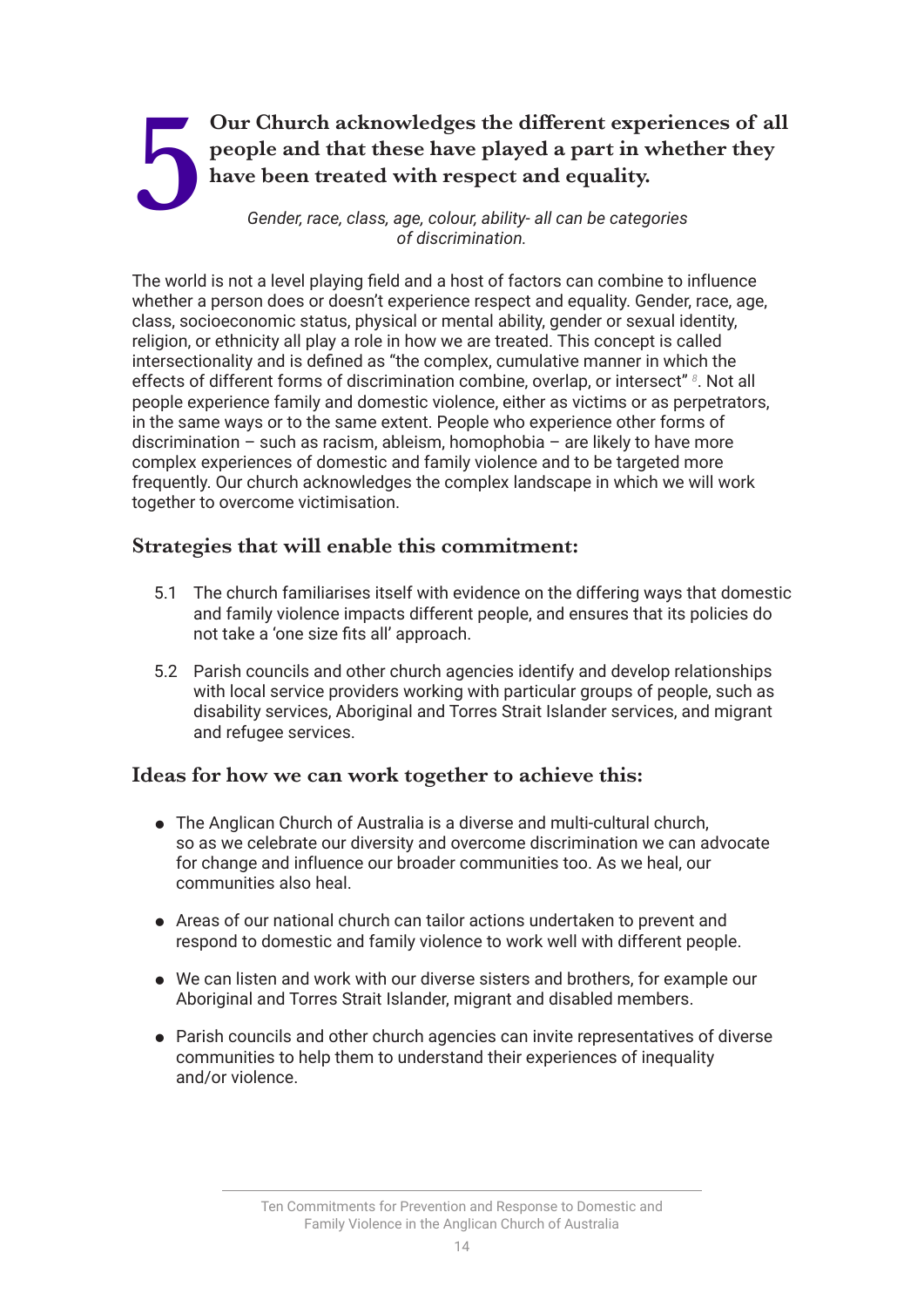### Our Church actions are directed by the gospel of love, peace and justice, and are informed and engaged with local, state and national government initiatives as appropriate. **peace and justice, and are informed and engaged with local, state and national government initiatives as appropriate.**

### *All truth is God's truth. <sup>9</sup>*

The gospel directs us to love people and to love justice as God does and to show mercy as God does. Jesus modelled a sacrifcial love for others. All of these direct our efforts to prevent and address domestic and family violence. The church also understands that its commitments to prevent and respond to domestic and family violence will work best when they are informed by and engage with actions undertaken by other community organisations as appropriate. Australia has a domestic and family violence prevention sector and our federal government has invested many resources in prevention and support for victims/survivors of violence. Church partnership with these is vital to national efforts to end domestic and family violence.

### **Strategies that will enable this commitment:**

- 6.1 Diocesan policies for domestic and family violence prevention and response are informed by national frameworks and other tools as appropriate.
- 6.2 Parishes and other church agencies form active partnerships (including referral relationships) with local domestic and family violence services.
- 6.3 Parish councils and other church agencies are aware of local actions to prevent domestic and family violence and are involved with these actions where appropriate.
- 6.4 Relevant diocesan and national church offcers are engaged with state and national processes to prevent and respond to domestic and family violence, e.g. through representation on relevant committees or by attendance at conferences.

- ⚫ Church policies and procedures can reference National, state or local agencies, tools and resources.
- ⚫ Church representatives can work alongside government agencies, attending relevant meetings, and/or delivering programs funded by government.
- ⚫ Church representatives and agencies such as Anglicare, can attend forums and conferences on domestic and family violence, including the presentation of papers about domestic and family violence in faith communities.
- ⚫ We can assist government and other agencies to understand how to work with people of faith who access their services.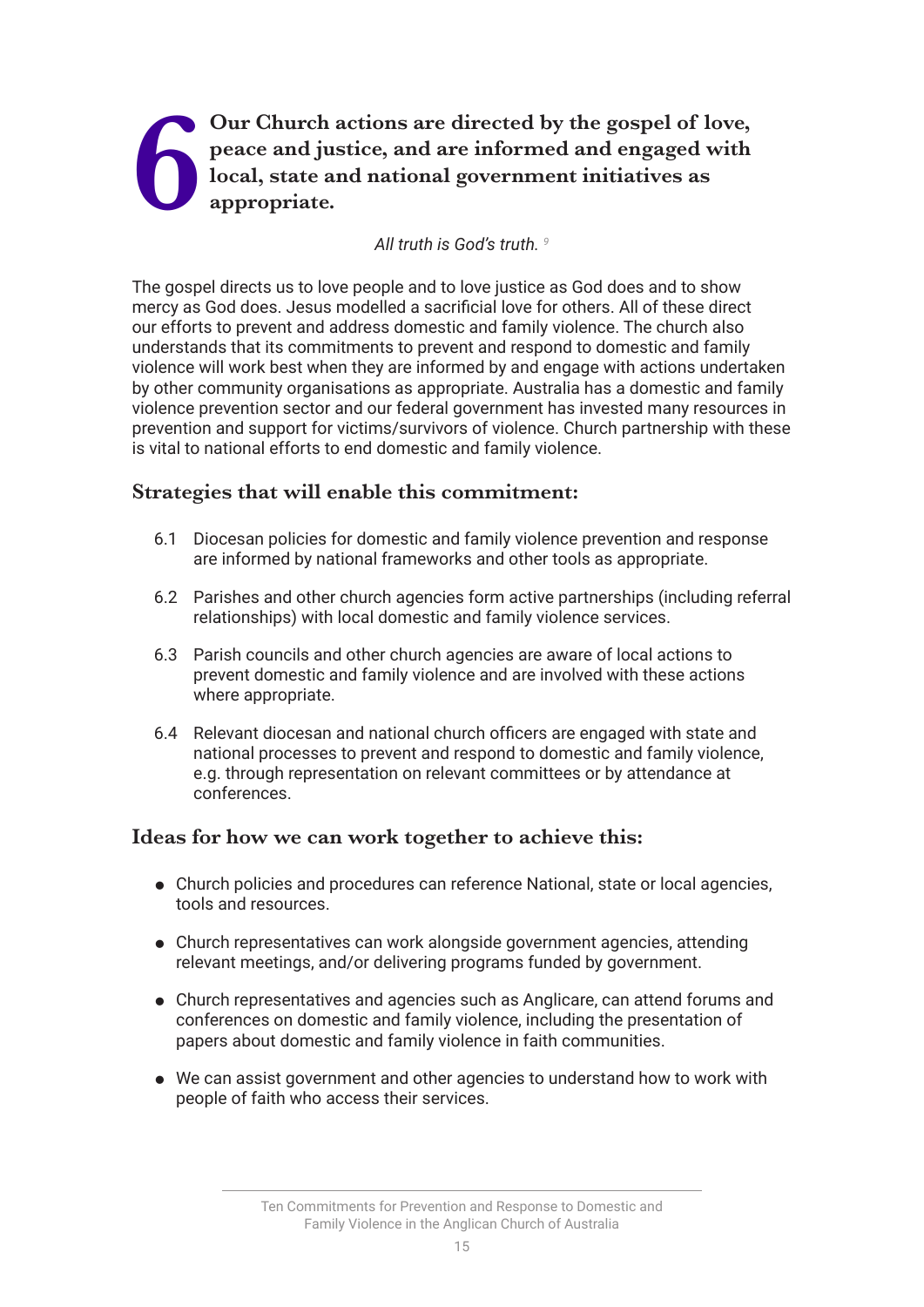### **7 Our church supports cultural change in our communities by communicating effectively to our members.**<br>"My church had great documents but they didn't follow them".<br>(a survivor of a violent relationship) **by communicating efectively to our members.** *"My church had great documents but they didn't follow them". (a survivor of a violent relationship)*

Our church uses communication resources effectively and in an ongoing way, to support cultural change and to inform our members that domestic and family violence is honestly faced in the church. We also strengthen the churches ability to support victims/survivors and ensure that every church member knows where and how they can seek pastoral care and professional help.

### **Strategies that will enable this commitment:**

- 7.1 Each diocese communicates biblical teaching and local policies on domestic and family violence to members of the church through accessible channels, in culturally relevant ways.
- 7.2 Dioceses and parishes make the prevention of violence an ongoing goal for the church.
- 7.3 Resources such as videos, posters, case studies are made available to parishes for distribution to church members.
- 7.4 Parishes are encouraged to use their websites and other tools of communication to inform members and help victims/survivors to know how to seek pastoral care within the church and also how to contact external professional services.

- ⚫ We can:
	- ⚫ list external providers available to assist parishes;
	- ⚫ develop video and other communication resources.
- ⚫ Churches can help members to know what it means to be a friend to someone who may be experiencing violence, rather than a silent bystander to violence.
- ⚫ An annual survey of church members could help us to evaluate progress.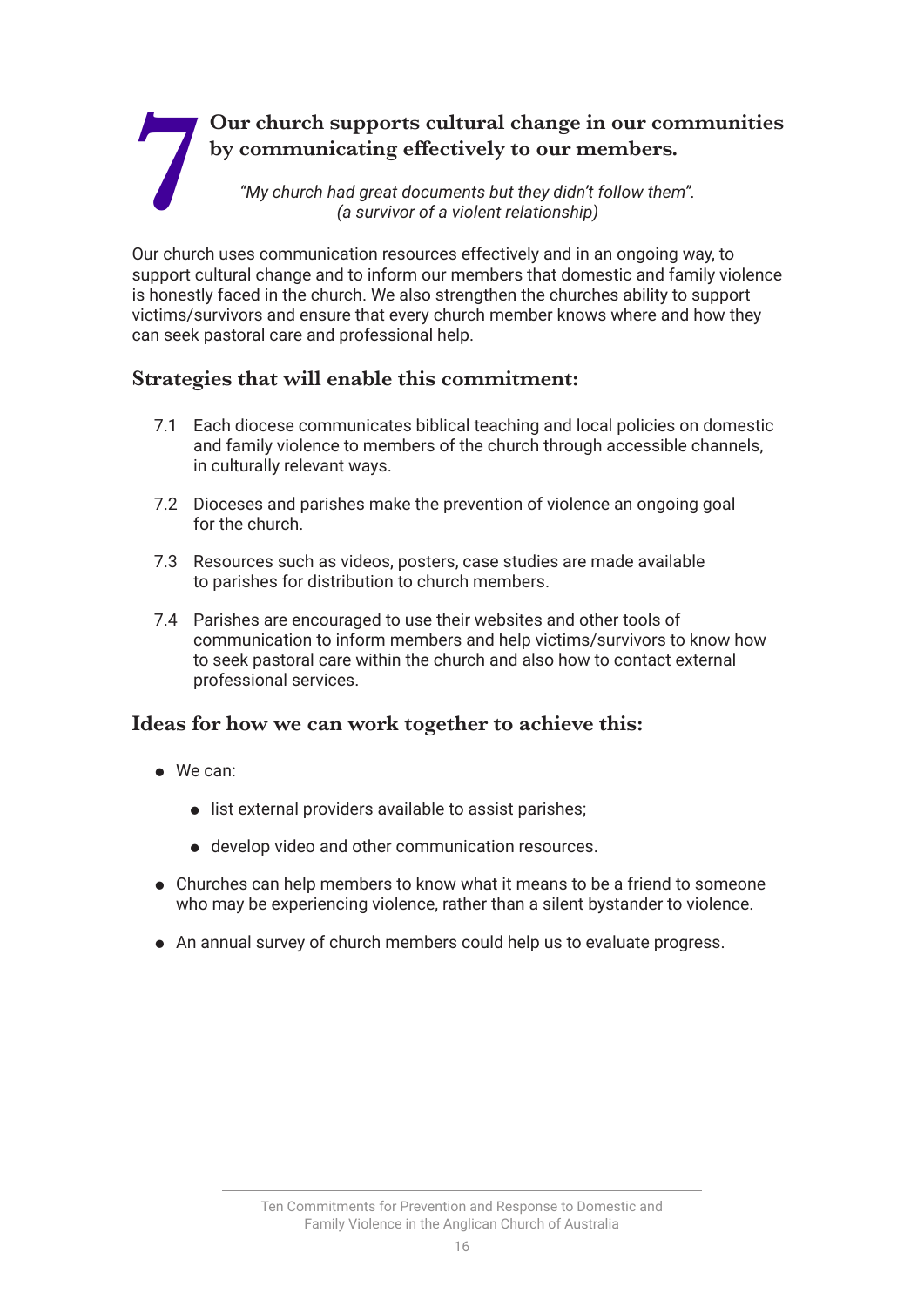### Our Church trains our leaders, pastoral staff and parish councils to understand and be equipped to respond in ways that prevent and address domestic and family violence. **councils to understand and be equipped to respond in ways that prevent and address domestic and family violence.**

*No training seems pleasant at the time. In fact, it seems painful. But later on it produces a harvest of godliness and peace. It does this for those who have been trained by it. (Hebrews 12:11) 10*

Parish clergy and pastoral staff, along with chaplains, are at the front line of identifying and responding to domestic and family violence in their ministry context. Their training on these issues should start in theological college and learning should continue throughout their ministries. Church members are often 'frst responders' in parishes and thus will also beneft from basic training to recognise the signs of domestic and family violence and to respond in love with supportive approaches.

### **Strategies that will enable this commitment:**

- 8.1 Theological colleges include ongoing teaching on the Bible's message regarding prevention and response to domestic and family violence, in addition to training on pastoral responses and care of victims and survivors.
- 8.2 Church pastoral staff undertake regular post-college training modules to refresh understanding and skills in the area of preventing and responding to domestic and family violence.
- 8.3 Partnerships between Dioceses and agencies can help the church to access and develop suitable training resources for parishes to use.
- 8.4 Church members are encouraged to be trained in identifying domestic and family violence in their midst and know how to make referrals for support.
- 8.5 Churches are encouraged to appoint women on staff in paid or volunteer roles.

- ⚫ Theological colleges can implement training modules for students, especially ordination and chaplaincy candidates.
- Training modules for church members have been developed or are being developed by some Dioceses and these can be shared.
- ⚫ Domestic and family violence training can be offered as part of church leadership in-service training, covering both prevention and response issues.
- ⚫ Parishes can provide evidence that training is assisting their capacity to respond to and prevent domestic and family violence.
- ⚫ Training of our clergy and other pastoral staff takes account of best practice in the way we create safe spaces in ministering, and provide agency for victims/ survivors of family violence.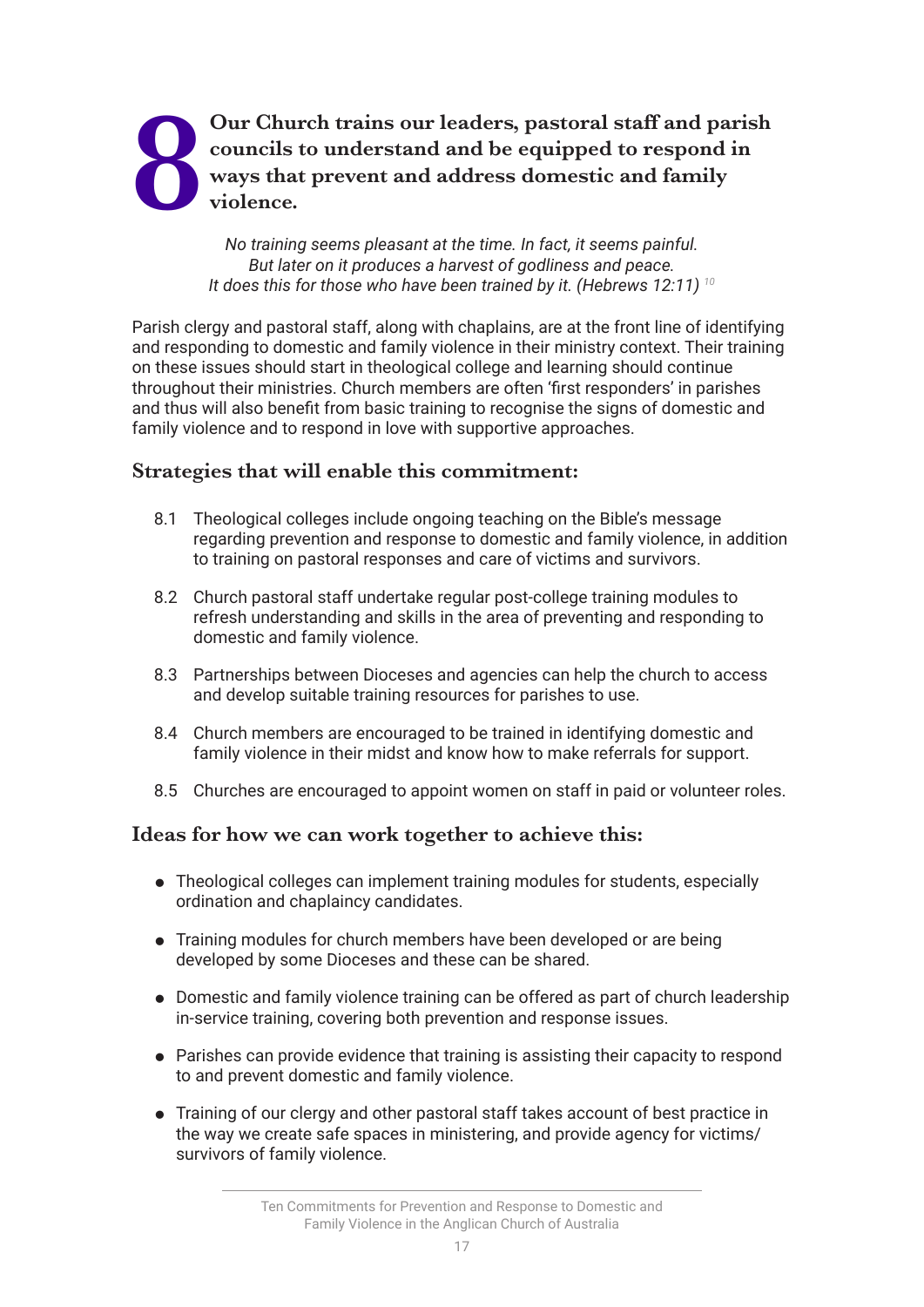## Our leaders and pastoral staff hold themselves<br>to account and are guided by the Anglican Chur<br>Code of Conduct: *Faithfulness in Service*.<br>He has told you, human one, what is good and what the Lord req<br>from you; to do justi **to account and are guided by the Anglican Church's Code of Conduct:** *Faithfulness in Service***.**

*He has told you, human one, what is good and what the Lord requires from you: to do justice, embrace faithful love, and walk humbly with your God. 11*

Faithfulness in Service plays an important role in our national church by identifying the personal behaviour and practices of pastoral ministry that will enable clergy and church workers to serve faithfully those among whom they minister. Adherence to the national code and local variants will help enable our communities to be safer and prevent misconduct being concealed. Although domestic and family violence is only briefly named in Faithfulness in Service, other standards and guidelines are relevant to preventing and responding to it.

By resolution, the General Synod has already noted as specifcally relevant the affrmations of Faithfulness in Service that:

- ⚫ Abuse of power is at the heart of many relationship problems in the Church and the community. In essence, abuse is one person's misuse of power over another. Sometimes abuse will be a one-off event and at other times it will be a pattern of behaviour. (§6.2)
- ⚫ It is important for clergy and church workers to be good citizens and obey the laws of the community, except where those laws conflict with Christian convictions. (§6.4)
- ⚫ You are not to abuse your spouse, children or other members of your family. (§6.6)

### **Strategies and standards of** *Faithfulness in Service***:**

- ⚫ The personal behaviour and relationships of clergy and church workers have a signifcant impact on the Church and the community because they are a model to others. In a context where their responsibility is to care for others, people will especially observe the way in which clergy and church workers exercise power. (§6.1)
- ⚫ Abuse such as bullying, emotional abuse, harassment, physical abuse, sexual abuse or spiritual abuse in a family or domestic context is commonly known as "family and domestic violence". (§6.3)
- A person who requires specialised help should be referred to an appropriately qualifed person or agency. (§4.12) Clergy and pastoral staff are to recognise the limits of their skills and experience. They are not to undertake any ministry (such as relationship counselling, counselling for abuse) that is beyond their competence... If in doubt, they are to seek advice.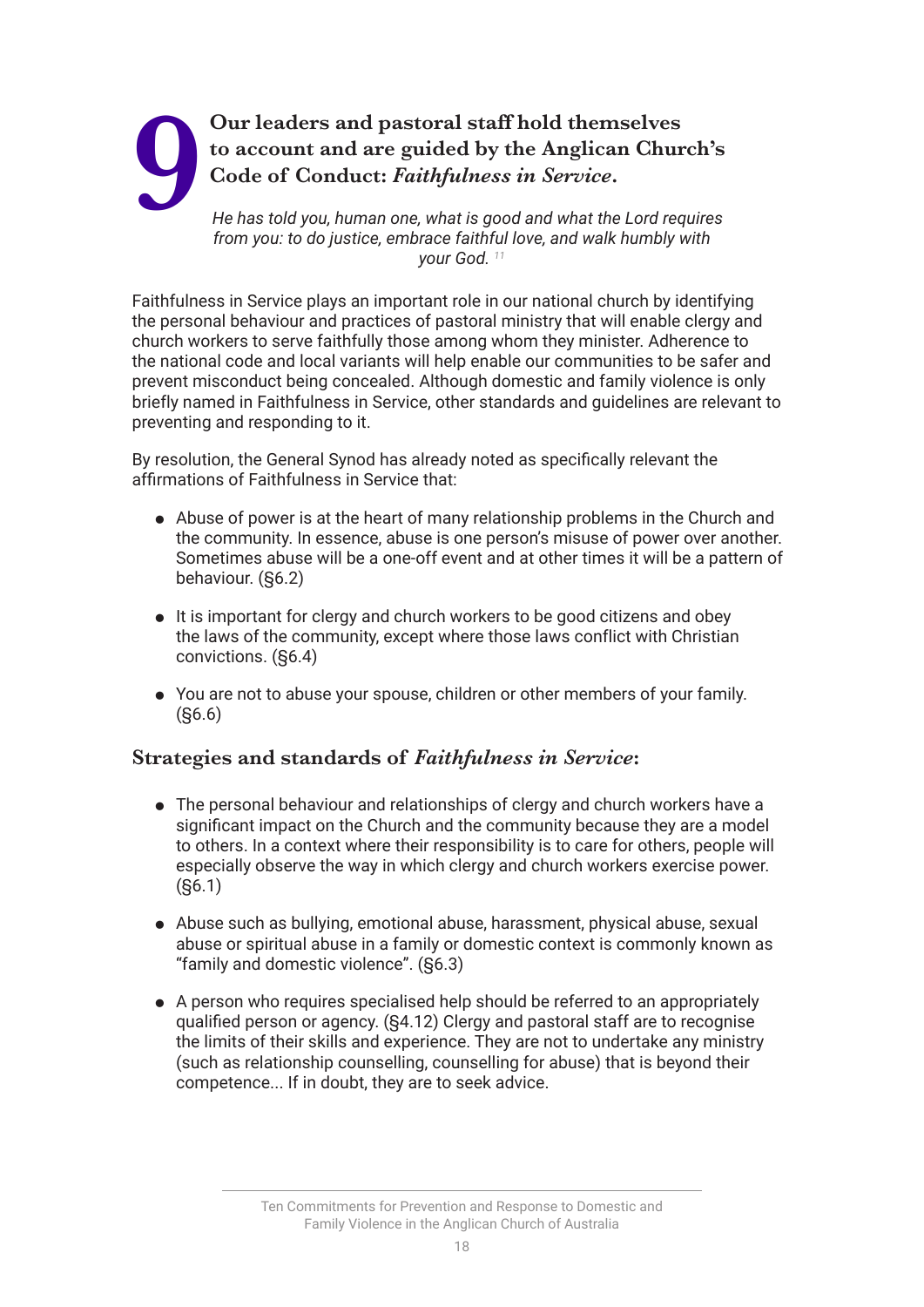- ⚫ Where ministry responsibility to one person may conflict with responsibility to another person , Clergy and other pastoral staff should seek advice from a colleague or supervisor. Consider the possibility of transferring ministry responsibility for one or both of these to another minister. (§4.14)
- ⚫ Ministers and other pastoral staff engaged in individual pastoral ministry should consider keeping a factual record of their activity. Record details such as the date, time, place, participants, subject, and any proposed action arising from each activity. Record personal remarks accurately. (§4.36)
- ⚫ Ministers and other pastoral staff need to know the relevant principles of the applicable privacy legislation in relation to the collection, use, disclosure and management of personal information. (§6.37)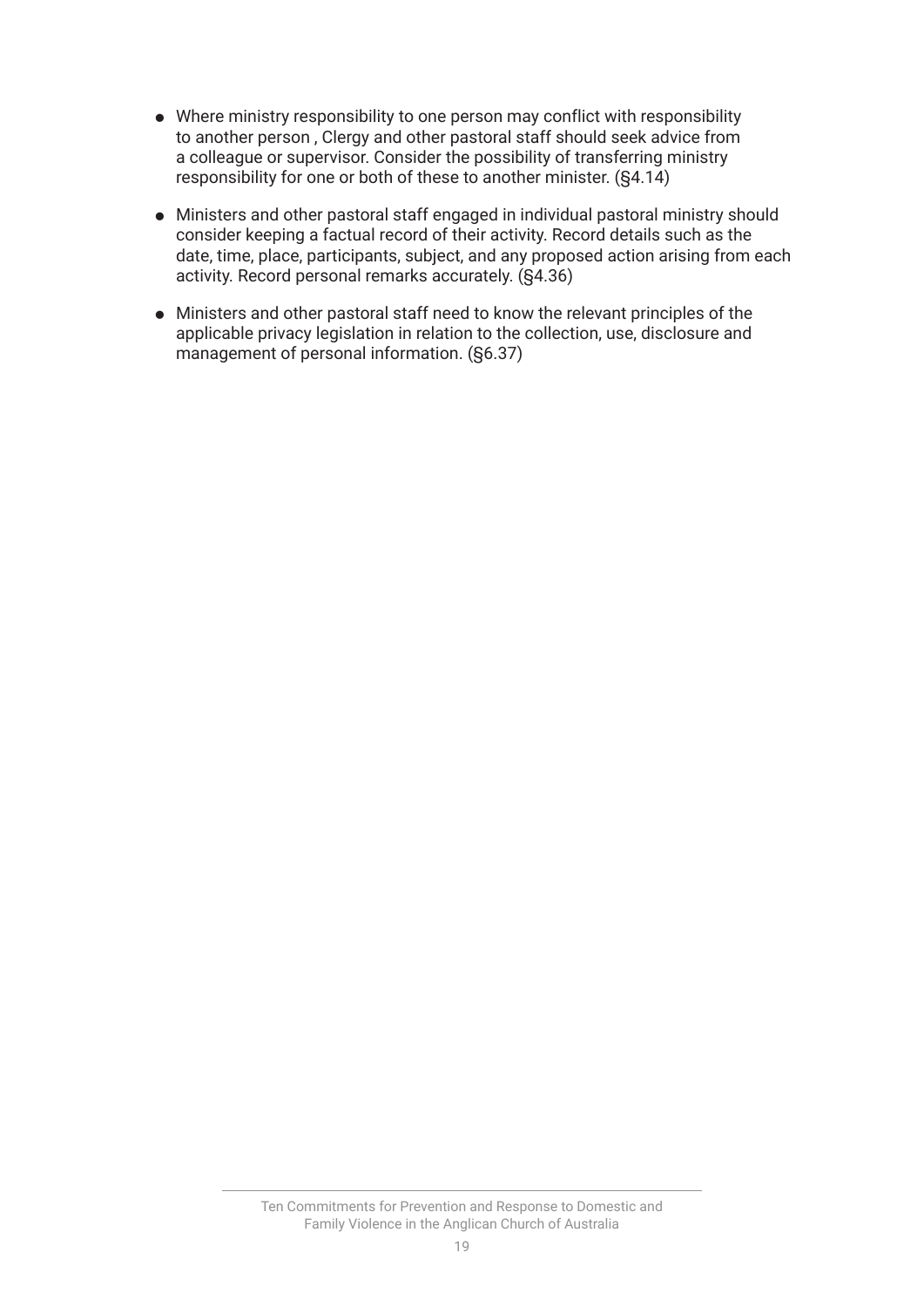

Continuous improvement is needed in our response to domestic and family violence through reviewing these commitments. We will measure and review our implementation of these commitments, at each level of our church. These reviews will strengthen our churches' capacity to respond effectively in this area. Regular reviews will help us address new challenges that arise and to modify these commitments in the light of growing knowledge and improved practices in preventing and responding to violence.

### **Strategies that will enable this commitment:**

- 10.1 The General Synod and our Dioceses review, evaluate and improve policies and procedures for preventing and responding to domestic and family violence.
- 10.2 Complaints and concerns are analysed to identify causes and any systemic failures so as to inform continuous improvement.
- 10.3 The church reports on the fndings of relevant reviews to its members.

- The General Synod (or its delegated standing committee, working groups, sub committee's or commissions) reviews the implementation of these commitments in every second general session of General Synod, reports review results to the Synod members and makes recommendations.
- ⚫ Dioceses and their churches can consider how to implement recommendations to improve our approach to preventing and responding to domestic and family violence.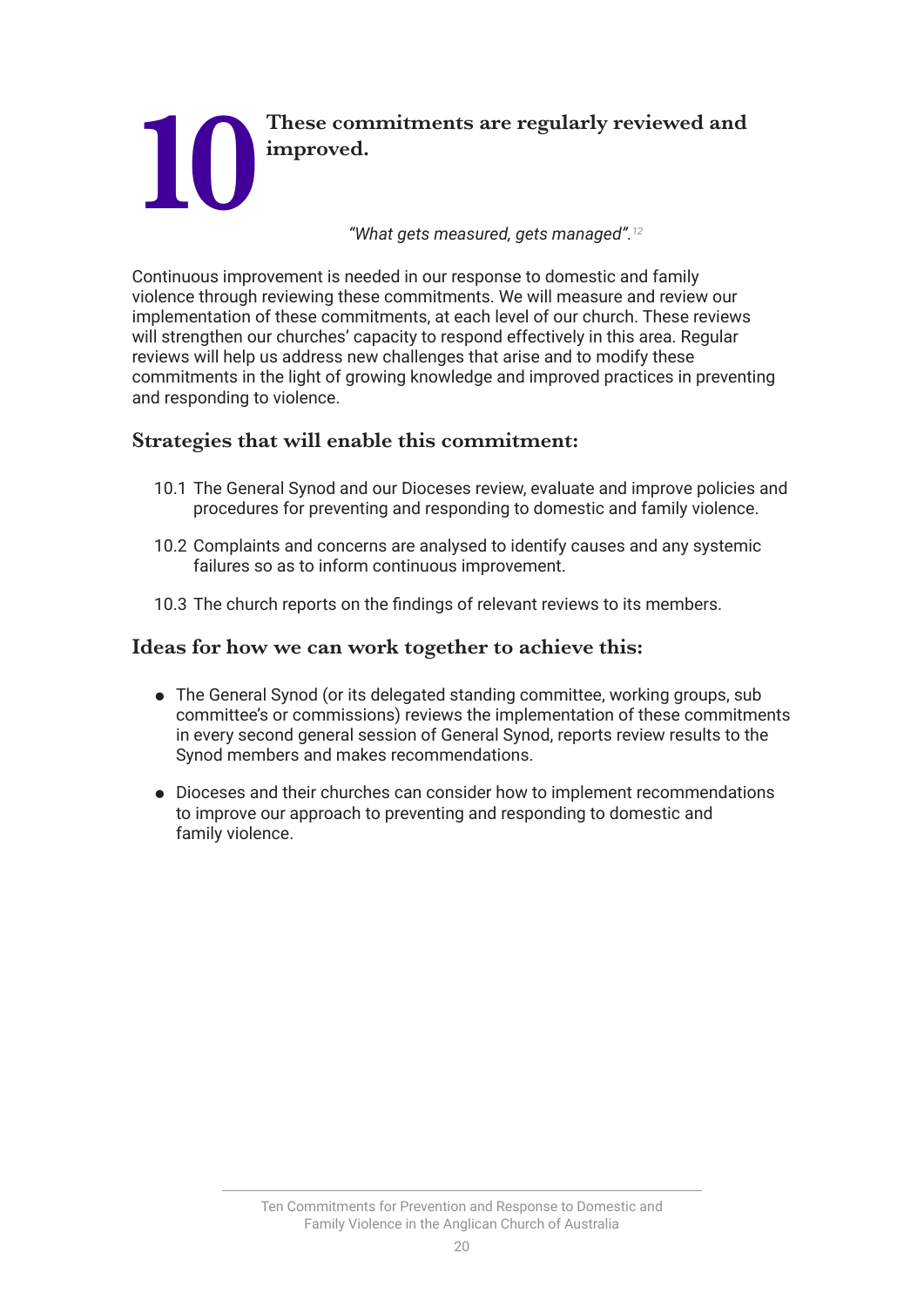1 1 John 1:9. Holy Bible, New International Version®, NIV® Copyright ©1973, 1978, 1984, 2011 by Biblica, Inc.® Used by permission. All rights reserved worldwide.

 $^\mathrm{2}$  Resolution of Anglican Church of Australia General Synod 17 (adapted)

3 Matthew 6:10 GOD'S WORD Translation (GW)

Copyright © 1995, 2003, 2013, 2014, 2019, 2020 by God's Word to the Nations Mission Society. All rights reserved.

4 https://workplace.ourwatch.org.au/resource/workplace-equality-and-respectstandards/

**<sup>5</sup> In our society, women, men and culturally and linguistically diverse people don't have** the same opportunities and access to resources and power. Nor do all experience the same disadvantage.

Some people experience additional discrimination and disadvantage due to racism, ableism, homophobia, ageism and more.

Gender equality is the achievement of equal outcomes for women and men. This includes the achievement of equal representation, status, rights and opportunities for everyone. Research consistently argues that achieving gender equality is the key to ending violence against women.

This means we can't treat everyone the same, because we aren't all starting from the same place. Treating everyone the same will likely see inequalities continue or even get worse. To be fair, we need to offer different strategies, resources and opportunities to achieve the same positive outcomes for all. Put simply, gender equality is what we are working to achieve, and gender equity is the action we take to get there! In the Anglican Church, not all Dioceses ordain women to be Bishops or Priests, but every Diocese can work towards a more equal church.

This explanation of gender equality and equity is adapted from https://whwest.org.au/ wp-content/uploads/2018/06/1860\_CommunityChampions\_fnalWEB.pdf

 $^{\circ}$  Common English Bible (CEB). Copyright © 2011 by Common English Bible

7 Mark 12:31 Revised Standard Version (RSV)

Revised Standard Version of the Bible, copyright © 1946, 1952, and 1971 the Division of Christian Education of the National Council of the Churches of Christ in the United States of America. Used by permission. All rights reserved.

8 Merriam-Webster Dictionary.

9 Calvin, Commentary on Titus

<sup>10</sup> Hebrews 12:11 New International Reader's Version (NIRV)

Copyright © 1995, 1996, 1998, 2014 by Biblica, Inc.®. Used by permission. All rights reserved worldwide.

<sup>11</sup> Micah 6:8 Common English Bible (CEB). Copyright © 2011 by Common English Bible

 $12$  "What gets measured, gets managed" attributed to Peter Drucker.